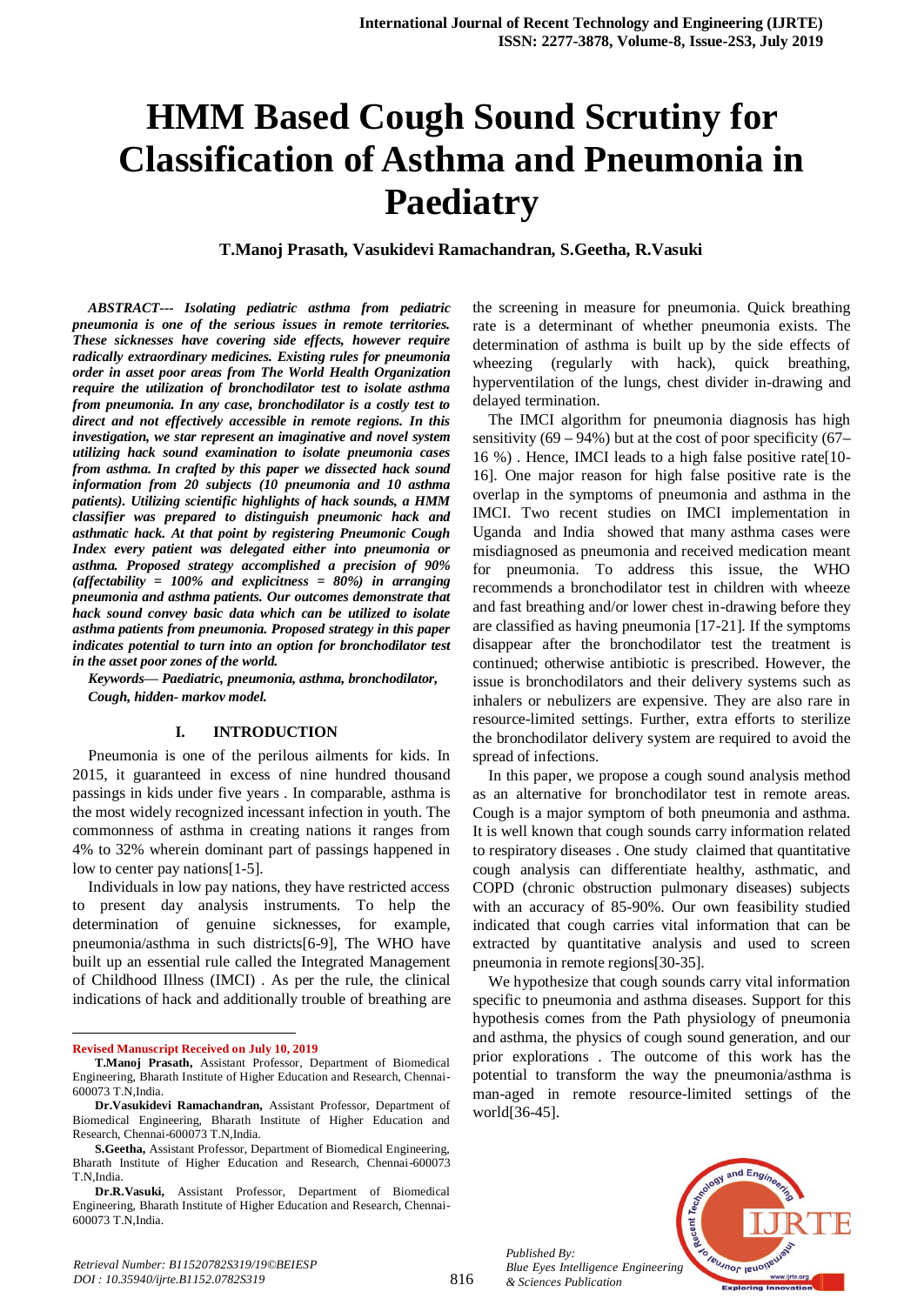## **HMM BASED COUGH SOUND SCRUTINY FOR CLASSIFICATION OF ASTHMA AND PNEUMONIA IN PAEDIATRY**

## **II. MATERIALS AND METHODOLOGY:**

## *A. Information procurement*

The consideration criteria for this examination are hack, shortness of breath, fever (temperature  $\geq$  37.5°C). Patients with no less than two of the side effects were incorporated. Patients with cutting edge sicknesses, for example, malignant growth, bead safety measures (tuberculosis) or patients with non-obtrusive ventilation were rejected from this investigation[22-29].

The account setup comprised of a couple of low-clamor receivers (Model NT3, RODE®, Sydney, Australia), a preenhancer and an A/D converter (Model Mobile Pre-USB, M-Audio®, CA, USA). The inspecting rate was set at  $Fs =$ 44.1 k tests/s at 16-bits/test. The separation between the patients and the mouthpiece pointed towards them fluctuated between 40 cm - 70 cm relying upon the situation of their heads.

# *B. Informational index planning*

In this investigation, we included  $W = 20$  pediatric patients analyzed as pneumonia or asthma. To develop the dataset, the initial 50 clean hack sounds from each stable account were chosen for examination. In the event that the quantity of hacks in an account were under 50, at that point all hacks satisfying the criteria were utilized. Let DS speaks to the complete number of hacks acquired from 20 patients.

## *C. Arrangement of pneumonia and asthma*

The strategy to isolate pneumonia and asthma subjects is a two-advance procedure which is depicted beneath.

Stage  $1 - \text{In this stage a classifier was prepared to }$ naturally mark each hack as either 'pneumonic hack' or 'asthmatic hack'. For this, each hack occasion is divided utilizing a rectangular window of length N ms . To examine the ideal size of rectangular window, N was changed from 20 ms to 60 ms in ventures of 10 ms, with half cover. From each section, Mel-Frequency Cepstral Coefficients (MFCC) were processed to shape a numerical component vector. The MFCCs are ghostly highlights which approximates the sound-related framework conduct by utilizing non-straight recurrence scale. They have been discovered valuable in discourse just as hack preparing . In this work MFCCs portrays the transient normal for hack scenes. Next, utilizing scientific highlights a programmed example classifier was prepared to name each hack occasion. In this paper we utilized a classifier. A HMM classifier mod-els the probabilistic conduct of the MFCCs includes in the hack scenes. To display the probabilistic attributes of highlight vector, multivariate Gaussian Mixture Model (GMM) with j segments was utilized. To locate the ideal estimation of j, HMM were structured with  $j = [1, 2, 4, 6]$ ). Distinctive arrangements of HMM were intended for pneumonia hacks and asthma hacks. Yield of a HMM show is a Log-Likelihood (LL) score. The higher the LL, higher is the likelihood of hack having a place with that demonstrate. A hack was named as 'pneumonic hack' if LL score of the pneumonia HMM was higher than

# *LL score of the asthma HMM.*

Stage 2 - Once all the hack occasions are named as either' pneumonia hack' or 'asthmatic hack', following strategy in stage 1, we processed Pneumonic Cough Index (PCI) . Give Q a chance to be the quantity of hacks named pneumonia and T is the all out number of hacks broke down from a subject. The PCI is figured as given in .

$$
PCI = Q/T \tag{1}
$$

Subjects that have PCI higher than the ideal PCI edge (γ) are delegated pneumonia else as asthma. To figure the ideal γ we utilized Receiver-Operating-Characteristic bend.

# *D. Approval technique and Performance Valuation*

We utilized Leave One out Validation (LOV) system to approve the technique. The LOV system includes utilizing information from every one of the patients with the exception of one to prepare the model and information from the rejected patient to approve the strategy. This procedure is methodicallly rehashed with the end goal that information from each subject in the dataset is utilized as the approval information precisely one time. To assess the execution of the structured models, execution estimates, for example, Sensitivity, Specificity, Accuracy, Positive Predicted Value, Negative Predicted Value, Cohen's Kappa measurement were figured.

## **RESULTS AND DISCUSSION:**

Dataset and clinical discoveries Our examination dataset comprises of  $W = 20$  subjects, with eight guys and twelve females. The age extend was one to eighteen months (mean twenty-five months). The proportion of pneumonia to asthma subjects was 1:1. The complete number of hacks in the informational collection DS was 738, with 461 hacks from pneumonia subjects and 277 hacks from asthma subjects. Over an hour of period, the normal number of hacks in pneumonia subjects was bigger (48 hacks) than that in asthma subjects (28 hacks).

# **FUTURE WORK :**

In future work it is intriguing to get hack sounds from the pneumonia and asthma patients. As we gather the hack sound from the patients, those sounds are given as a contribution to the program we have created in MATLAB. By creating Hidden Morkov Model as an analyser in the program two windows are produced for the asthma and pneumonia each. With this program the new hack sound will be naturally distinguished.

# **REFERENCES :**

*Published By:*

*& Sciences Publication* 

- 1. J. Saunders: \Real-Time Discrimination of Broadcast Speech/Music", Proc. ICASSP'96, vol.II, pp.993-996, Atlanta, May, 1996
- 2. E. Scheirer, M. Slaney: \Construction and Evaluation of a Robust Multifeature Speech/Music Discriminator", Proc. ICASSP'97, Munich, Germany, April, 1997
- 3. L. Wyse, S. Smoliar: \Toward Content-based Audio Indexing and Retrieval and a New Speaker Discrimination Technique", downloaded from the state of  $\sim$ http://www.iss.nus.sg/People/lwyse/lwyse.html, Institute of Systems Science, National Univ. of Singapore, Dec., 1995



*Retrieval Number: B11520782S319/19©BEIESP DOI : 10.35940/ijrte.B1152.0782S319*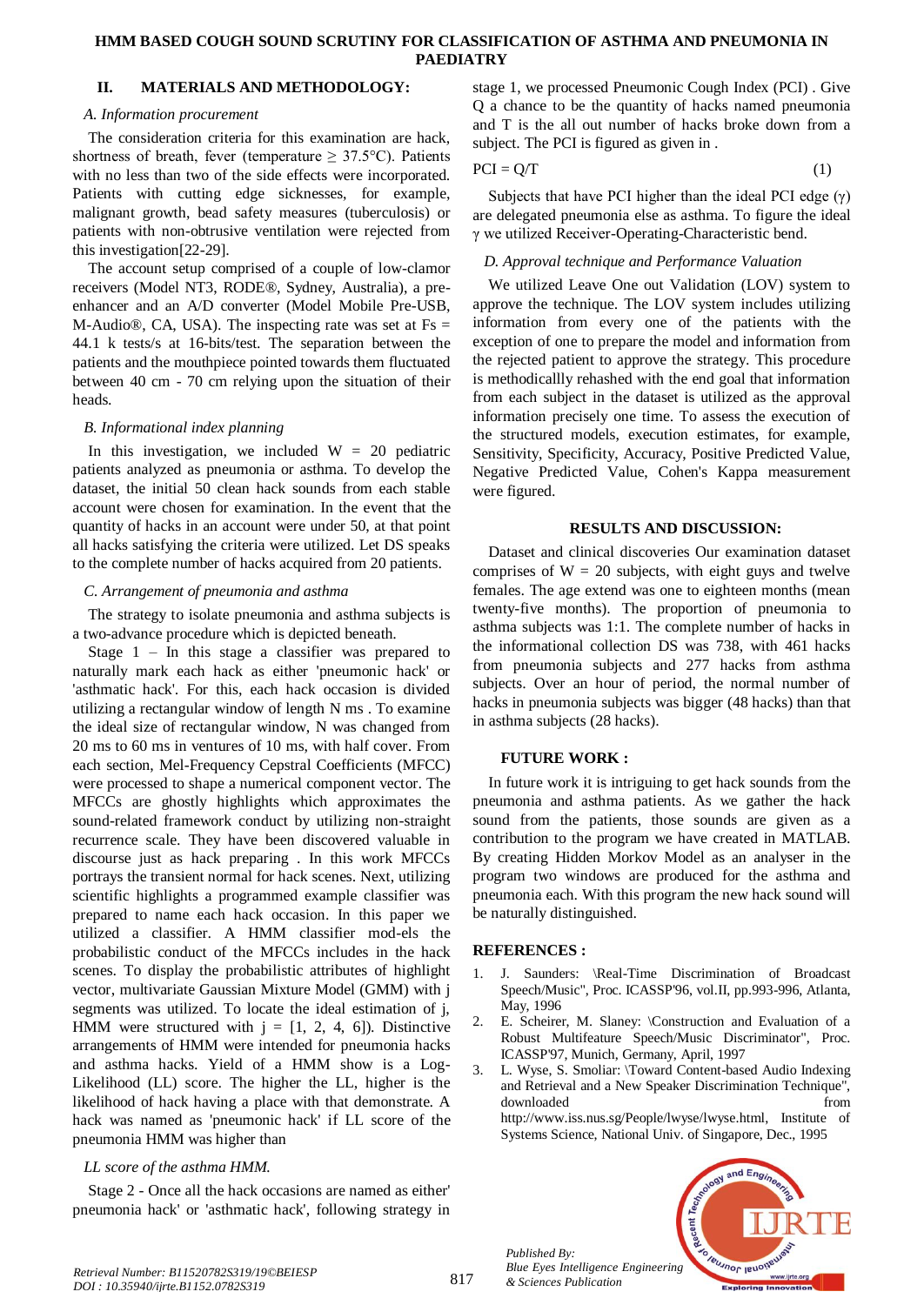- 4. D. Kimber, L. Wilcox: \Acoustic Segmentation for Audio Browsers", Proc. Interface Conference, Sydney, Australia, July, 1996
- 5. A. Ghias, J. Logan, D. Chamberlin: \Query By Humming Musical Information Retrieval in An Audio Database", Proc. ACM Multimedia Conference, pp.231-235, Anaheim, CA, 1995
- 6. J. Foote: \Content-Based Retrieval of Music and Audio", Proc. SPIE'97, Dallas, 1997
- 7. E. Wold, T. Blum, D. Keislar, et al.: \Content-Based Classification, Search, and Retrieval of Audio", IEEE Multimedia, pp.27-36, Fall, 1996
- 8. Z. Liu, J. Huang, Y. Wang, et al.: \Audio Feature Extraction and Analysis for Scene Classification", Proc. of IEEE 1st Multimedia Workshop, 1997
- 9. N. Patel, I. Sethi: \Audio Characterization for Video Indexing", Proc. SPIE on Storage and Retrieval for Still Image and Video Databases, Vol.2670, pp.373-384, San Jose, 1996
- 10. T. Zhang, C.-C. Kuo: \Content-based Classi fication and Retrieval of Audio", SPIE's 43rd Annual Meeting Conference on Advanced Signal Processing Algorithms, Architectures, and Implementations VIII, San Diego, July 1998
- 11. E. Miyasaka: \Timbre of Complex Tone Bursts with Time Varying Spectral Envelope", Proceedings of ICASSP'82, Vol.3, pp.1462-5, Paris, May 1982
- 12. F. Everest: The Master Handbook of Acoustics, McGraw-Hill, Inc., 1994
- 13. D. Reynolds, R. Rose: \Robust Text-Independent Speaker Identification Using Gaussian Mixture Speaker Models", IEEE Transactions on Speech and Audio Processing, Vol.3, No.1, pp.72-83, 1995
- 14. L. Rabinar, B. Juang: Fundamentals of Speech Recognition, Prentice-Hall, Inc., New Jersey, 1993
- 15. S. Bow: Pattern Recognition, Marcel Dekker, Inc., 1984
- 16. Sharmila S., Jeyanthi Rebecca L., Das M.P.,Production of Biodiesel from Chaetomorpha antennina and Gracilaria corticata,Journal of Chemical and Pharmaceutical Research,V-4,I-11,PP-4870-4874,Y-2012
- 17. Aarthi C., Ramesh Babu P.B.,Anti-cancer activity of Phyllanthus reticulatus on colon cancer cell line, International Journal of Civil Engineering and Technology,V-8,I-1,PP-943- 947,Y-2017
- 18. Sharmila S., Jeyanthi Rebecca L., Das M.P., Saduzzaman M.,Isolation and partial purification of protease from plant leaves,Journal of Chemical and Pharmaceutical Research,V-4,I-8,PP-3808-3812,Y-2012
- 19. Jayalakshmi T., Krishnamoorthy P., Ramesh Babu P.B., Vidhya B.,Production, purification and Biochemical characterization of alkaline Fibrinolytic enzyme from Bacillus subtilisstrain-GBRC1,Journal of Chemical and Pharmaceutical Research,V-4,I-12,PP-5027-5031,Y-2012
- 20. Jeyanthi Rebecca L., Susithra G., Sharmila S., Das M.P.,Isolation and screening of chitinase producing Serratia marcescens from soil,Journal of Chemical and Pharmaceutical Research,V-5,I-2,PP-192-195,Y-2013
- 21. Aarthi C., Ramesh Babu P.B.,Antimicrobial and antioxidant activity of phyllanthus niruri,International Journal of Pharmacy and Technology,V-8,I-2,PP-14701-14707,Y-2016
- 22. Anbuselvi S., Jeyanthi Rebecca L., Sathish Kumar M., Senthilvelan T.,GC-MS study of phytochemicals in black gram using two different organic manures,Journal of Chemical and Pharmaceutical Research,V-4,I-2,PP-1246- 1250,Y-2012
- 23. Soniyapriyadharishni A.K., Ramesh Babu P.B.,Data mining strategies for identification of HNF4A MODY gene using gene prioritize tool,Journal of Chemical and Pharmaceutical Research,V-6,I-3,PP-1126-1133,Y-2014
- 24. Sharmila S., Jeyanthi Rebecca L., Naveen Chandran P., Kowsalya E., Dutta H., Ray S., Kripanand N.R.,Extraction of

biofuel from seaweed and analyse its engine performance,International Journal of Pharmacy and Technology,V-7,I-2,PP-8870-8875,Y-2015

- 25. Sharmila S., Jeyanthi Rebecca L., Saduzzaman M.,Biodegradation of domestic effluent using different solvent extracts of Murraya koenigii,Journal of Chemical and Pharmaceutical Research,V-5,I-2,PP-279-282,Y-2013
- 26. Jeyanthi Rebecca L., Sharmila S., Das M.P., Seshiah C.,Extraction and purification of carotenoids from vegetables,Journal of Chemical and Pharmaceutical Research,V-6,I-4,PP-594-598,Y-2014
- 27. Krishnamoorthy P., Praveen Kumar P.K., Ramesh Babu P.B.,Community based evaluation of phenylthiocarbamide (PTC) sensitivity and Dermatoglyphics as a genetic marker in Tamilnadu, India,International Journal of Pharmacy and Technology,V-5,I-3,PP-5705-5712,Y-2013
- 28. Sharmila S., Jeyanthi Rebecca L.,GC-MS Analysis of esters of fatty acid present in biodiesel produced from Cladophora vagabunda,Journal of Chemical and Pharmaceutical Research,V-4,I-11,PP-4883-4887,Y-2012
- 29. Sinha S., Rajasulochana P., Ramesh Babu P.B., Krishnamoorthy P.,Comparative modelling of shikimate kinase (M Tb) and molecular docking studies of its known inhibitors,Research Journal of Pharmaceutical, Biological and Chemical Sciences,V-4,I-3,PP-715-720,Y-2013
- 30. Jeyanthi Rebecca L., Dhanalakshmi V., Sharmila S.,Effect of the extract of Ulva sp on pathogenic microorganisms,Journal of Chemical and Pharmaceutical Research,V-4,I-11,PP-4875- 4878,Y-2012
- 31. Sharmila S., Jeyanthi Rebecca J.,A comparative study on the degradation of leather industry effluent by Marine algae,International Journal of Pharmaceutical Sciences Review and Research,V-25,I-2,PP-46-50,Y-2014
- 32. Ramesh Babu P.B., Krishnamoorthy P., Gayathri G.,Identification of drug target site on citrate synthase of food pathogen - Campylobacter jejuni,Research Journal of Pharmaceutical, Biological and Chemical Sciences,V-4,I-1,PP-618-623,Y-2013
- 33. Sharmila S., Rebecca Jeyanthi L., Saduzzaman M.,Biodegradation of tannery effluent using Prosopis juliflora,International Journal of ChemTech Research, V-5,I-5,PP-2186-2192,Y-2013
- 34. Kumar S., Das M.P., Jeyanthi Rebecca L., Sharmila S.,Isolation and identification of LDPE degrading fungi from municipal solid waste,Journal of Chemical and Pharmaceutical Research,V-5,I-3,PP-78-81,Y-2013
- 35. Das M.P., Jeyanthi Rebecca L., Sharmila S., Anu, Banerjee A., Kumar D.,Identification and optimization of cultural conditions for chitinase production by Bacillus amyloliquefaciens SM3,Journal of Chemical and Pharmaceutical Research,V-4,I-11,PP-4816-4821,Y-2012
- 36. Ramesh Babu P.B., Krishnamoorthy P., Rekha R.,Develoment of comprehensive online database model for genes responsible for asthma,Research Journal of Pharmaceutical, Biological and Chemical Sciences,V-4,I-1,PP-865-871,Y-2013
- 37. Devi M., Jeyanthi Rebecca L., Sumathy S.,Bactericidal activity of the lactic acid bacteria Lactobacillus delbreukii,Journal of Chemical Research,V-5,I-2,PP-176-180,Y-2013
- 38. Ramesh Babu P.B., Miller T.L., Chidekel A., Shaffer T.H.,Clara cell protein mediates secretion of proteins, IL-8 and IL-6 in human airway epithelial cell line Calu-3 exposed to hyperoxia,Journal of Chemical and Pharmaceutical Research,V-4,I-6,PP-3164-3170,Y-2012

39. Bhuvaneswari B., Hari R., Vasuki R., Suguna,Antioxidant and antihepatotoxic activities of ethanolic extract of Solanum torvum,Asian Journal of and Eng Pharmaceutical and Clinical Research,V-5,I-SUPPL. 3,PP-147-150,Y-2012



*Published By:*

*& Sciences Publication*